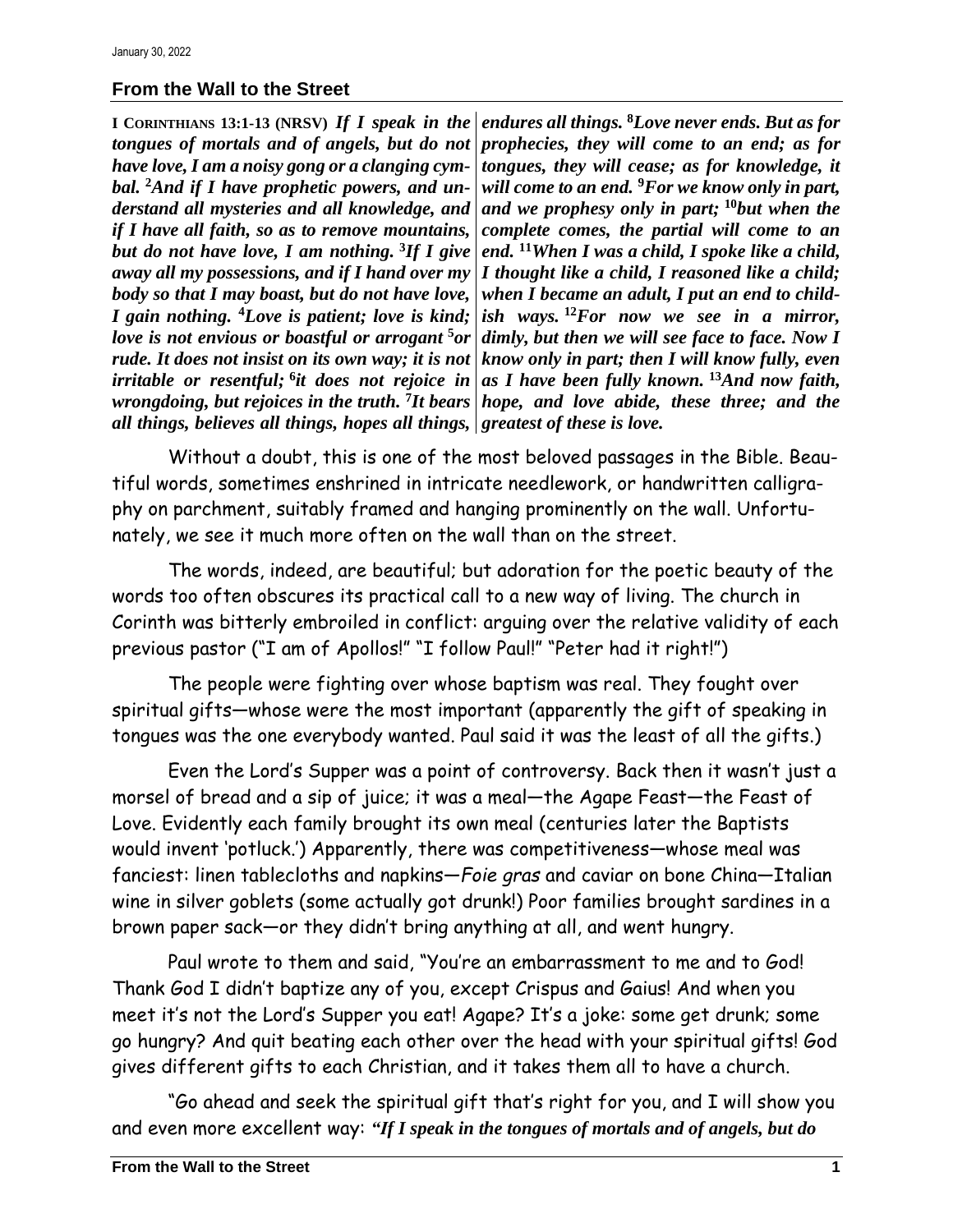*not have love* [and the word is "Agape"]*, I am a noisy gong or a clanging cymbal."*

Calligraphy on parchment framed on the wall more likely is perceived and revered as "Eros:" romantic love—holding hands in the moonlight, or maybe "Philos:" brotherly love—love of those who are like us, family, USA, Rotary Club…

But taken off the wall and placed on the street in downtown Corinth, or Atlanta, or Kansas City, or Conway, the focus is more sharply defined:

*Love is patient; love is kind; love is not envious or boastful or arrogant* **<sup>5</sup>***or rude. It does not insist on its own way; it is not irritable or resentful…*\*

\*NLT: "…keeps no record of being wronged." NIV, CEV, & GNT: "…keeps no record of wrongs." ERV: "…does not remember wrongs done against it." AMP: "…does not take into account a wrong *endured*." ROBINSON: "…does not hold grudges."

Suddenly love is not framed and hanging lifelessly on some wall. It's on the street, interacting with people, some of whom are not like us, don't think like we think, and (God forbid!) may even disagree with us. And suddenly, love is not about rosebuds and moonlight; it's about living selflessly for the benefit of others and for the benefit of the whole.

## And here's the thing: all of this is because God is love! I Cor 13 describes God: *God is patient; God is kind; God is not envious or boastful or arrogant* **<sup>5</sup>***or rude.*

David Artman, friend and colleague who followed me at Harrison, writes: "Love is not just one part of God's nature, but the essence of God's nature. This means God's love is not coerced or forced. God freely loves out of the deepest essence of God's own being. Love is not what motivates God at certain moments and then not at others. Whatever God is doing is always necessarily rooted in God's essential character as love."<sup>1</sup>

Now, stay with me: we are created in that same image: the image of God the image of love. Love is not so much what we are called to do as it is who we are created to be—the basis and foundation of all we are and all we do: our ethics, our moral standards, our relationships with people and groups, and, yes, our politics…

Therefore, the writer of the first Epistle of John is bold to say, "Whoever does not love does not know God, because God is love." (4:8) And a few verses later: "Those who say, 'I love God,' and *hate [remember that word]* their brothers or sisters, are liars; for those who do not love a brother or sister whom they have seen, cannot love God whom they have not seen."

Jesus lays it on even thicker: "You have heard it said, 'Love your neighbor and hate your enemy.' But I say to you, love your enemies and pray for those who persecute you, so that you may be children of your Father in heaven." (Matt. 5:43-45)

This word, "hate," appears in both passages. The word in the original language implies not so much an active hatred as a passive indifference.

It's the same word Jesus uses in Luke 14 when he says, "Whoever comes to